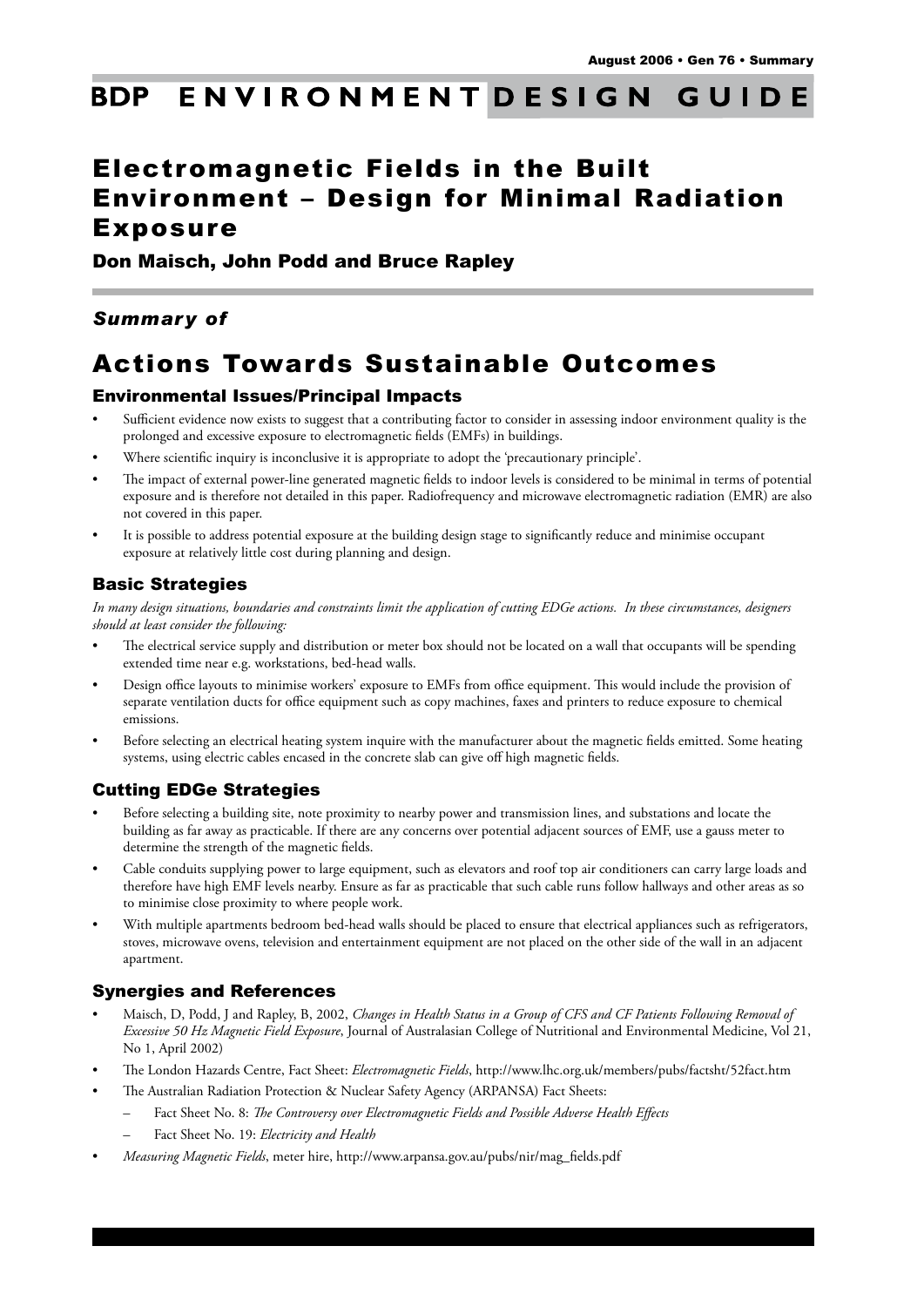#### ENVIRONMENT DESIGN **BDP GUIDE**

# Electromagnetic Fields in the Built Environment – Design for Minimal Radiation Exposure

# Don Maisch, John Podd and Bruce Rapley

*This paper explores the evidence that another factor to be considered in Sick Building Syndrome and Indoor Environment Quality is exposure to prolonged and excessive electromagnetic fields (EMFs). Enough evidence now exists to justify taking a precautionary approach in building design to significantly reduce and minimise occupant exposure at relatively little cost at the planning and design stage.* 

# 1.0 Introduction

According to the Australian Commonwealth Science and Industrial Research Organization (CSIRO) Energy and Thermofluids Engineering Department, volatile organic compounds (VOCs), such as formaldehyde, nitrogen dioxide and respirable particles are considered to be major contributors to indoor air pollution, leading to Sick Building Syndrome. Increasingly, regulators and stakeholders are becoming more focused on the significance of indoor environment quality and occupant wellbeing.

Sufficient evidence now exists to suggest that another indoor 'pollutant' is the prolonged and excessive exposure to electromagnetic fields (EMFs) in buildings. This paper explores potential sources of EMFs in buildings and gives an overview of current EMF standards and guidelines in the Australian context. Also discussed is the Swedish 'Healthy Office Project', presented as an example of a practical precautionary design approach. Suggested design solutions are given to assist the designer in including EMF as criteria to be addressed in the preliminary design stage.

In both the contemporary office building and home environments the ever-increasing use of electrical devices means that occupants may be inadvertently exposed to magnetic fields generated within the building, and at levels that some studies indicate may be potentially harmful to human health. Generally, the addition of external power-line generated magnetic fields to indoor levels is considered to be minimal in terms of potential exposure and is therefore not detailed in this paper. Radiofrequency and microwave electromagnetic radiation (EMR) are also not covered in this paper.

# 2.0 Electromagnetic Fields

Electric and magnetic fields, which together are termed electromagnetic fields (EMFs), are produced by transmission and power-lines, building electrical wiring and electrical appliances and equipment. Though there are many other sources of EMFs – both man-made and natural – this paper focuses on power frequency EMFs in buildings. These EMFs are in the extremely low frequency (ELF) part of the electromagnetic spectrum with a fundamental frequency of 50 – in some countries  $60 -$  Hertz (Hz).

Electric fields are generated by the voltage present and are measured in volts per meter (V/m). Magnetic fields are generated by the flow of electricity through conducting wires, equipment and other conducting paths, such as metal water supply systems. They are commonly measured in units of milliGauss (mG) or microTesla ( $\mu$ T), with 1 mG equaling 0.1  $\mu$ T.

# 3.0 Potential Sources of Exposure

Whereas electric fields are easily shielded by trees, walls and even human skin, magnetic fields are difficult to shield as they pass unhindered through most materials. Both electric and magnetic field strengths decrease with distance. Magnetic fields are the focus of concern because the epidemiological literature largely investigated the possible connection with cancer, especially childhood leukaemia, from magnetic field exposure, but not with electrical fields.

EMF exposure can arise from various sources integral to a building's electrical supply system. Current regulations do not take into consideration the effects of prolonged exposure to environmental level EMF to occupant health in setting standards. Instead, international guidelines – that Australian EMF standards are based on – are designed to provide protection from scientifically established adverse effects that occur at high rather than prolonged levels of exposure. These guidelines do not address scientific uncertainty which is where the precautionary principle applies.

### 3.1 Substation at Ross House Melbourne

In October 1991, an office located in Ross House, Flinders Lane, Melbourne, was vacated on the advice of a building consultant who had been called in to determine the reason for electrical interference with newly installed office computers. The interference was found to be magnetic fields emanating from an electrical substation in the basement immediately below the office. The measured magnetic field levels were in the order of 94 to 187 milliGauss (mG); this level far higher than would normally be found in an office environment. As a rough comparison, average EMF levels in homes and office spaces are usually less than 2 mG.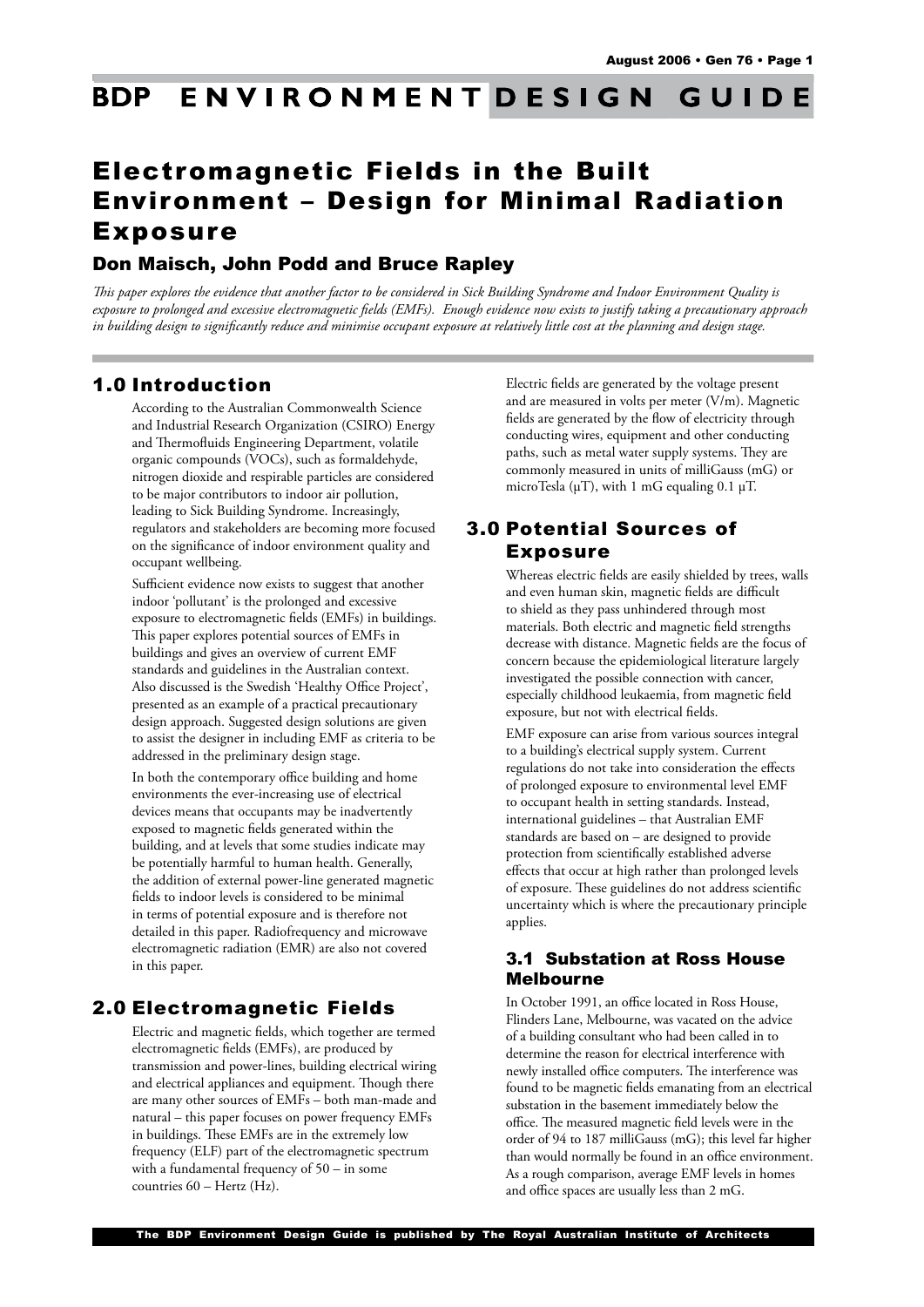Health complaints suffered by two workers located in this office eventually led to a Workers' Compensation case, lodged by the workers for payment of ongoing medical treatment for symptoms of chronic fatigue syndrome (CFS) while working in the affected area. For both workers, symptoms began after starting work in the office about 15 months earlier. An investigation by Workcare Victoria included an evaluation of the health status of former employees who had also worked in the same office. All previous employees who were interviewed by the investigators independently reported similar CFS symptoms, which disappeared after ceasing to work in the office, or while away on vacation. Symptoms reported included:

- Anaemia
- Fluctuating hormone levels
- Chronic tiredness
- Insomnia
- Problems with concentration
- Facial rashes
- Listlessness
- Light headedness
- Headaches
- Increased susceptibility to viral infections

### 3.2 Prolonged EMF Exposure Study

In early 1998, prolonged exposure to 50 Hz power frequency magnetic fields were investigated with the hypothesis that they may be a risk factor for immune system-related disorders, an issue outside of the EMF standards that only address immediate health effects. An ensuing paper argued that prolonged exposure to excessive 50 Hz (power line frequency) EMFs may act as an immune system stressor, giving rise to symptoms similar to those reported in CFS. This paper was followed by a pilot study of residential building EMF exposures of a group of CFS patients living in Melbourne, Adelaide and Hobart. The findings were published in the Journal of the Australasian College of Nutritional and Environmental Medicine (JACNEM Volume 21, No. 1 April 2002) and presented at the 2nd International Workshop of Biological Effects of EMFs (Rhodes, Greece, October 2002).

This preliminary study consisted of 49 subjects suffering from symptoms that were medically diagnosed as CFS, and who were exposed to varying strength magnetic fields in their home environment. Subjects were divided into two groups: those experiencing prolonged exposure of 2 mG or more (Group A) and those with exposure to less than 2 mG (Group B). The exposure levels in Group A – averaging 7.1 mG – were identified and reduced to below 2 mG, whereas Group B's existing low exposure levels – averaging 0.67 mG – were left unchanged. Both groups were monitored for six months for any changes in health status. At the end of six months, Group A had a significant (self-reported) improvement in health, including improved sleep, compared to Group B (Table 1).

The findings of this study suggested that the EMF exposure levels experienced by members of Group A may have been a factor in their ill-health. An interesting observation was that it was predominantly EMF sources within the homes (Table 2), not external sources – such as power-lines – that contributed to the exposure levels. Having the electrical distribution meter box on a bedroom wall was the single largest source of exposure. (Note that the average exposure of Group A was only 7.1 mG in comparison to the higher levels discussed in the remainder of this paper.)

|         | <b>Overall Improvement</b><br>in Health |        |          | Improvement<br>in sleep |
|---------|-----------------------------------------|--------|----------|-------------------------|
|         | None                                    | Slight | Definite |                         |
| Group A | 45%                                     | $0\%$  | 55%      | 64%                     |
| Group B | 68%                                     | 18%    | 14%      | 12%                     |

#### Table 1. Self Reported Percentage Change in Symptoms Six Months after Initial **Exposure**

| Number of<br><b>Subjects</b> | <b>Source of Exposure</b>                                             |  |
|------------------------------|-----------------------------------------------------------------------|--|
|                              | Electrical currents on domestic water<br>pipes                        |  |
|                              | Electrical currents on domestic water<br>pipes and street power-line  |  |
| 4                            | Bed-head in close proximity to electrical<br>meter box                |  |
| 2                            | Sleeping with an energised electric<br>blanket                        |  |
|                              | Water-bed heater                                                      |  |
| 1                            | Water-bed heater and phone-charger by<br>the bed-head                 |  |
|                              | Chair placed adjacent to wall with high<br><b>EMFs from appliance</b> |  |

Table 2. Sources of EMF Exposure in Group A

#### 3.3 Building Electrical Substation/Distribution Panels

In renovating existing buildings, any existing electrical substations that are retained for that purpose should be given preferential treatment in the initial design phase. As seen in the case of Ross House in Melbourne, areas immediately adjacent to the substation (above and below) should be designated as storage or equipment areas, and not rooms where people spend a significant amount of time. Furthermore, taking Ross House as an example, the average magnetic field exposures, at the time of survey, were in the order of 31 mG in the room areas above the substation. In comparison, other areas in the building averaged 0.7 to 1.5 mG, which is the expected range commonly found in office buildings. (Reference EMRASE Electromagnetic Field Survey Report: 16 October 1991 at Ross House, 1991)

After shielding was completed, which included the electrical supplier balancing the electrical loads on the substation, average levels in the affected rooms dropped to 7.4 mG. (Reference Ross House 15 November 2002 Spot Survey, Emfacts Consultancy, 2002)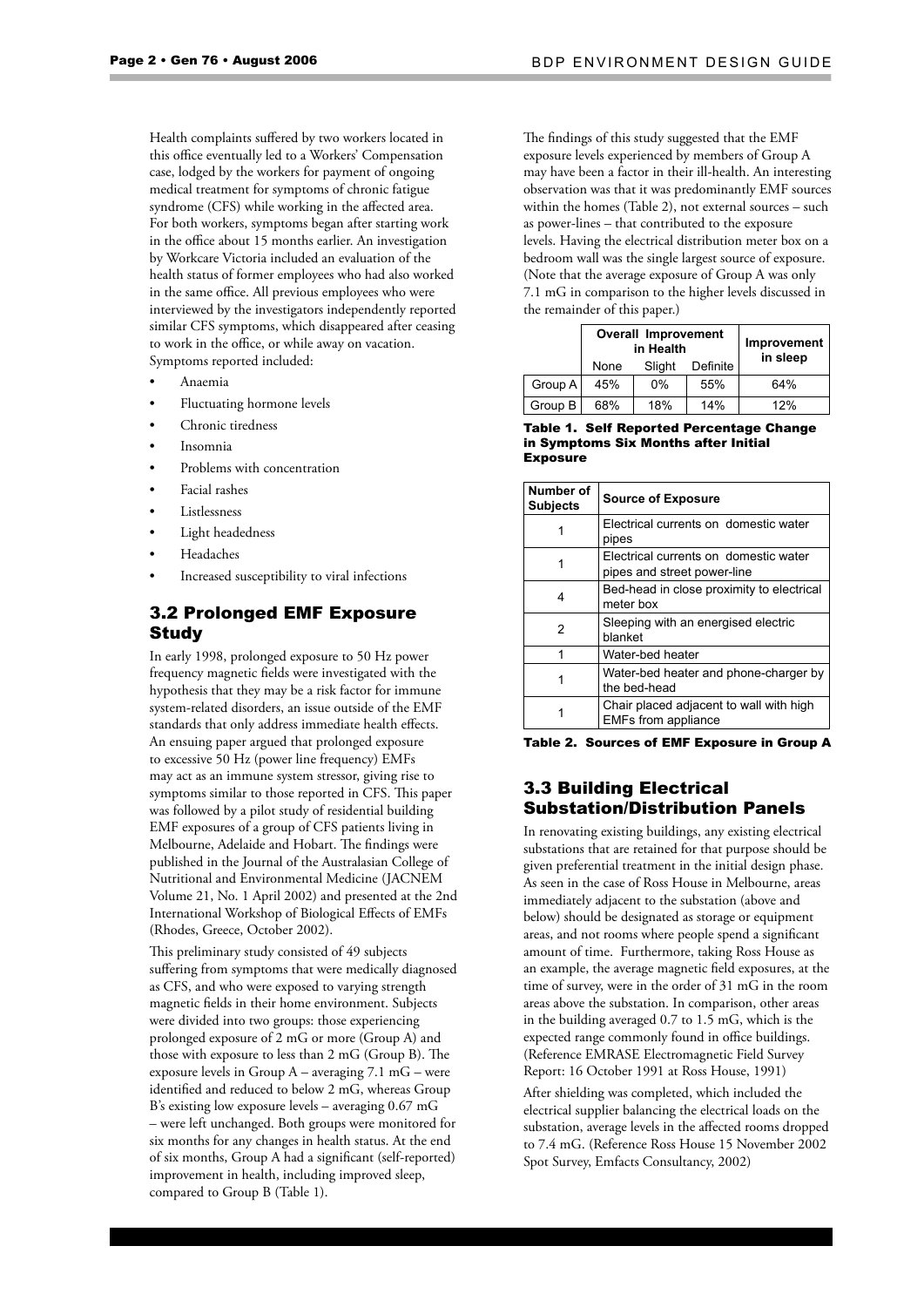In new buildings, the same applies, but there will be greater opportunity to place sub stations/distribution panels in areas remote from working and living spaces. It is worth noting that the magnetic field strength is proportional to the net current through the conductor and inversely proportional to the distance from its centre.

#### 3.4 In-floor Electrical Heating

Heating in which energised electrical cabling is embedded in the concrete floor may be of concern, depending on the type of system used. A number of manufacturers specifically mention the reduction of EMF levels in their products. Some claims include the elimination of EMFs by cancelling out magnetic fields by using twin conductor cables and the total elimination of the magnetic field at floor level.

However, emitted EMF levels depend upon the manufacturer, and their awareness of advising consumers the advisability of reducing EMFs as much as possible. In April 1998, readings were taken of the floor heating unit in a private residence in Hobart. Measured levels of 100 mG on the floor and approximately 12 mG on seats of chairs in the living room were recorded. The occupant claimed to see a worsening of symptoms of Chronic Fatigue when using the heating system in the winter season. Building consultant, John Lincoln (Sydney), has measured floor heating systems with levels of up to 800 mG on the floor and 90 mG at lap level. These levels are far in excess of what is generally encountered in buildings – i.e. usually below 2.0 mG – and could be expected for many hours during the winter months

In the home, in-floor electrical heating is of concern, particularly to small children who may spend much of their day playing on the floor. It must be noted that there is now firm and consistent epidemiological data showing a doubling of the incidence of childhood leukaemia in ambient power-frequency (50 Hz) magnetic fields of 0.4 microtesla (4.0 mG) or higher. Some manufacturer's, mindful of the potential harmful effects of EMFs in their products, advertise that their products are designed to emit minimal EMFs, comparable to other similar proprietary products.

# 4.0 The Swedish 'No Risk' and 'Healthy Office' Projects

In April1992, the Swedish National Institute of Occupational Health (NIOH) published the results of a survey of 731 employees at five major Swedish workplaces. The study was conducted in collaboration with two hospitals in Stockholm, and two Swedish government departments. The survey found that one in seven employees enrolled in the survey were having problems with EMF fields in the workplace, predominantly in office places. Reported symptoms included '…dizziness, prickly sensations, fatigue, weakness, headaches, breathing problems, perspiration, depression, heart palpitations and forgetfulness.'

In 1996, the Swedish Union of Clerical and Technical Employees in Industry (SIF), the largest trade union for white-collar workers in Sweden, published a pamphlet entitled, Hypersensitive in IT Environments. This publication aimed to provide facts, support and advice to its members about excessive EMF exposure in the workplace. A follow-up project by SIF, No Risk in the IT Environment (1999), aimed to identify hazards in the workplace and seek solutions. The report stated:

*'Completely new health problems have surfaced at our workplaces. Information Technology (IT) and the vast proliferation of electrical equipment that it has brought into our daily working life have created a new risk environment. Much of this has not been investigated, and the possible consequences to our health cannot be ignored. These invisible risks – often in the form of a chemical efflux and physical radiation…are at the centre of a project initiated by SIF…'* 

An essential part of the project was 'The Healthy Office Project', run in conjunction with the Lule College and Institute of Technology. This program advised how best to design the modern IT office building to reduce or eliminate both electromagnetic and chemical emissions in the built environment. The projects aims were:

*'… connecting the mass of knowledge that exists among researchers with a number of small practical projects that are based on the concept of minimizing electromagnetic fields for people working in their vicinity. Classrooms and offices that have been cleaned from electrical fields give us the practical opportunity of testing solutions that can lead to better working environments. We are working on measuring techniques for measuring frequencies of 50 Hz and more, suspecting that these frequencies have an effect on biological systems.'* 

# 5.0 Current EMF Exposure Guidelines and Regulatory Framework

Currently there are no mandated standards regulating 50/60 Hz EMFs in Australia. However there are recommendations set out by the Australian National Health and Medical Research Council (NH&MRC) in their 1989 'Interim Guidelines on Limits of Exposure to 50/60 Hz Electric and Magnetic Fields'.

These guidelines are based on the previous guidelines developed by the International Non-Ionizing Radiation Committee of the International Radiation Protection Association (IRPA/INIRC). For twenty four hour residential exposures to magnetic fields, the limit is 1,000 mG, and for eight hour occupational exposures, the limit is 5,000 mG.

However the NH&MRC guidelines are of limited use when addressing environmental level EMF exposures because they are primarily meant to protect against immediate adverse health effects, such as induced body currents (shocks) at extremely high levels of exposure. This was pointed out by a spokesperson from the Australian Radiation Laboratory (ARL) in 1991 when he said that the limits (referring to the WHO/IRPA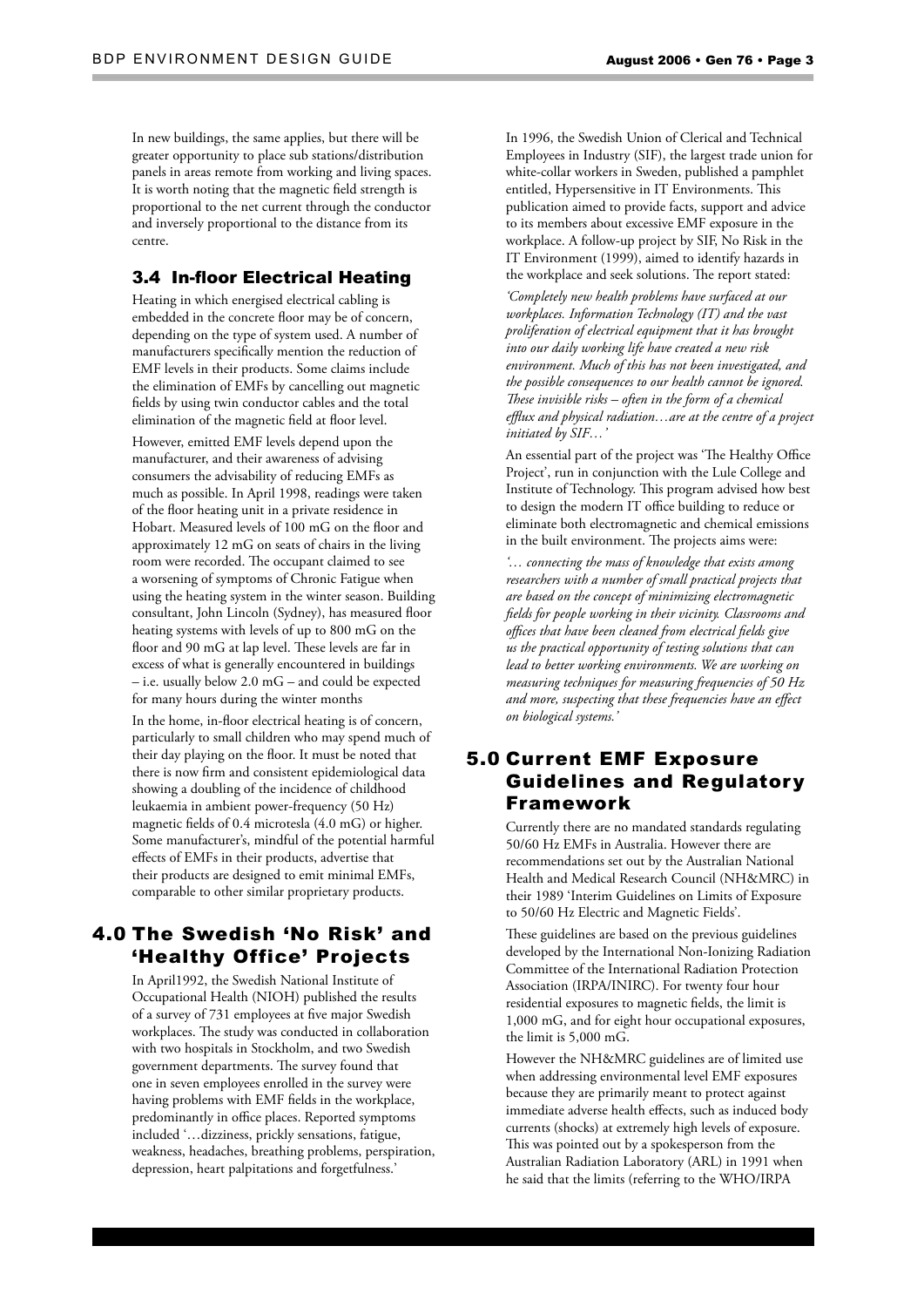recommended exposure limits which were identical to the NH&MRC Interim guidelines) were

*'…not intended to provide protection against possible cancer induction by continued exposure at the lower field levels implicated in the (epidemiological) studies.'*

In 1999, the Australian Radiation Protection and Nuclear Safety Agency (ARPANSA) took over responsibility for reviewing the 1989 Interim Guidelines from the NH&MRC and convened two committees (working and consultative) to determine a revised power-line frequency exposure standard to replace the interim guidelines. It is expected that they will closely follow the power-line exposure guidelines published by the International Commission on Non-Ionizing Radiation Protection (ICNIRP). These are essentially the same as those originally devised by IRPA/ INIRC (above) and still focus primarily on providing health protection against immediate health hazards at high levels of exposure, based on the certainty of scientifically established effects at those high levels. In the majority of Western countries, national radiation agencies and standards organisations have adopted the ICNIRP guidelines as national Standards as a requirement under World Trade Organisation (WTO) requirements. In Australia, Standards Australia requires that all Australian and New Zealand standards

*'…not act as a barrier to innovative development, or otherwise unreasonably or unlawfully restrain competition or trade.'*

In this context there are no EMF standards to address environmental level EMFs that are commonly encountered in and around buildings. In the absence of such guidance, the onus falls on individual concerned organisations to enact their own precautionary EMF limits to protect people under their duty-of-care. ARPANSA's current policy on 50/60 Hz EMF is explained in their Fact Sheet No. 8, available on the ARPANSA web site.

# 6.0 Strategies for Minimising Magnetic Fields in Buildings – Applying the Precautionary Principle

The Normal offer the following guidlelines to reduce to reduce magnetic field exposure:

#### 6.1 Office/Apartment Buildings

- Before selecting a building site, note proximity to nearby power and transmission lines, substations and locate building as far away as practicable. If there are any concerns over potential adjacent sources of EMF, obtain a gauss meter to determine the strength of the magnetic fields.
- Ensure that any internal electrical substations are not located adjacent to rooms where people will be spending long periods of time on a daily basis. This would include areas directly above and below

the substation. Electrical cabling to and from the substation can also be significant emitters of EMF so their location in the building requires additional consideration.

- Ensure that no work-stations are in close proximity (less than two metres) from small distribution boxes.
- Cable conduits supplying power to large equipment, such as elevators and roof top air conditioners can carry large loads and therefore have high EMF levels nearby. Ensure as much as practicable that such cable runs follow hallways and other areas as to minimize close proximity to where people work.
- Following the practice in Sweden, design office layouts to minimize workers' exposure to EMFs from office equipment. This would include the provision of separate ventilation ducts for office equipment such as copy machines, faxes and printers to reduce exposure to chemical emissions.
- With multiple apartments bedroom bed-head walls should be placed to ensure that electrical appliances such as refrigerators, stoves, microwave ovens, television and entertainment equipment are not placed on the other side of the wall in an adjacent apartment.

#### 6.2 Housing

- The electrical service supply and distribution or meter box should be located on a wall that no one will be spending extended time near. Avoid placing these on a bedroom wall.
- If a power-line is adjacent to the proposed home, place bedrooms on the far side of the building to reduce night time exposure.
- Electrically isolate any metal water piping between the home and street main by having a short piece (say two metres) of plastic water pipe inserted in the line between the street supply and the home. This will eliminate the alternative low-impedance path for the return current.
- Before selecting an electrical heating system inquire with the manufacturer about the magnetic fields emitted. Some heating systems, using electric cables incased in the concrete slab can give off high magnetic fields.

#### 7.0 Conclusion

It is obviously a prime consideration for architects, designers and planners to ensure, as much as possible, the health and safety of people in the built environment that they have created. Sufficient evidence now exists to justify taking a precautionary approach in building design to eliminate one possible factor in Sick Building Syndrome. Such an approach would involve reducing or eliminating unnecessary EMF exposures when this can be relatively easily accomplished for little cost to the consumer in the early stages of design.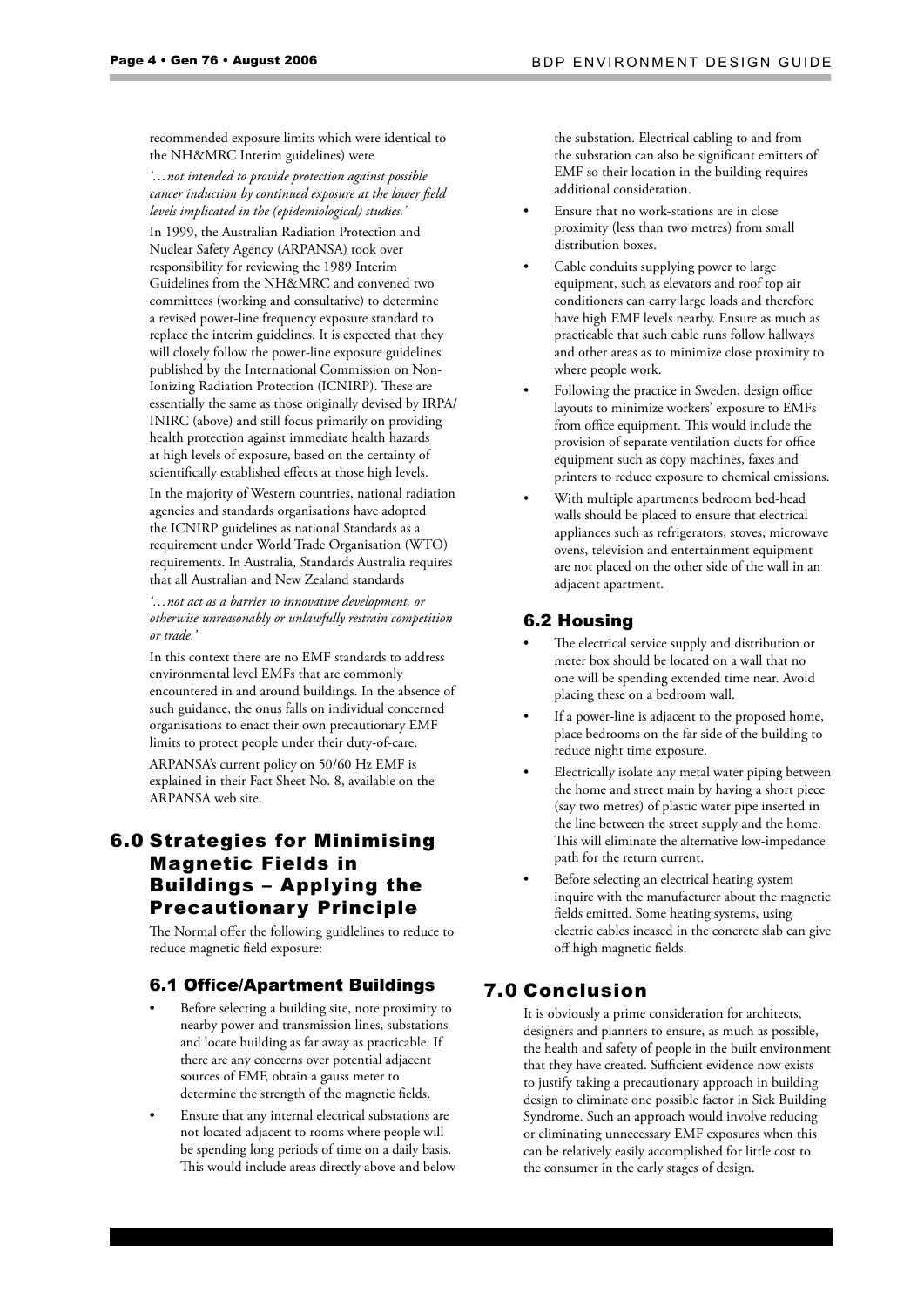### References and Further Resources

Ahlbom, A, *Childhood Leukaemia and Electromagnetic Radiation: A Review of Epidemiological Studies*, (Children with Leukaemia Scientific Conference, 6-10 September 2004)

The Australian Radiation Protection & Nuclear Safety Agency (ARPANSA) Fact Sheets:

- Fact Sheet No. 8: *The Controversy over Electromagnetic Fields and Possible Adverse Health Effects*
- Fact Sheet No. 19: *Electricity and Health*

Field Management Services, *Unseen but Not Unforeseeable*, http://www.fms-corp.com/resources\_ articles\_buildings.php4

The London Hazards Centre, Fact Sheet: *Electromagnetic Fields*, http://www.lhc.org.uk/members/ pubs/factsht/52fact.htm

Maisch, D, 1999, *The Ross House Electrical Substation Workcare Compensation Case: Chronic Fatigue Syndrome (CFS) Symptoms Attributed to Exposure to Electromagnetic Fields (EMF) Due to Close Proximity to an Electrical Substation*, Melbourne Victoria, (Report to Workcare Victoria, compiled)

Maisch, D, Podd, J and Rapley, B, *Chronic Fatigue Syndrome: Is Prolonged Exposure to Environmental Level Power-line Frequency Electromagnetic Fields a Co-Factor to Consider in Treatment?* (Journal of Australasian College of Nutritional and Environmental Medicine, Volume 17.2, 1998)

Maisch, D, Podd, J and Rapley, B, 2002, *Changes in Health Status in a Group of CFS and CF Patients Following Removal of Excessive 50 Hz Magnetic Field Exposure* (Journal of Australasian College of Nutritional and Environmental Medicine, Volume 21, No 1, April)

Podd, J and Maisch, D, 2002, *Reducing the Level of 50 Hz Magnetic Fields Lessens Symptoms of Chronic Fatigue and Improves Sleep* (Poster presentation, 2nd International Workshop on Biological Effects of Electromagnetic Fields, Rhodes, Greece, 7-11 October 2002, Proceedings, Vol 2)

*Underfloor heating with electric cables*: http://www.scanhome.ie/floorheating.php; http://www.buyfloorheat.com/

Swedish Union of Clerical and Technical Employees in Industry (SIF), 1996, *Hypersensitive in IT environments: Information concerning problems caused by hypersensitivity to electricity*

Swedish Union of Clerical and Technical Employees in Industry (SIF), 1999, *NOLL Risk in the IT Environment*

Swedish Union of Clerical and Technical Employees in Industry (SIF), 1999, *Truth and Consequences*

*Measuring Magnetic Fields*, http://www.arpansa.gov. au/pubs/nir/mag\_fields.pdf

### Biography

**Don Maisch** completed his Associate in Applied Science Degree in Architectural and Structural Building Design in the United States in 1973 and worked as a design draftsman in the nuclear power-plant division at Stone and Webster Engineering in Boston before migrating to Australia in 1975. His particular interest in EMF and buildings began in the early 1990's as a researcher for Senator Robert Bell in Hobart, Tasmania. During this time he wrote numerous Senate submissions and reports on various aspects of EMF exposure standards. He is an associate member of the Australasian College of Nutritional & Environmental Medicine and has published four papers in their journal and has conducted numerous EMF building surveys in Hobart, Melbourne and Adelaide. He has served as a member of the Standards Australia TE-7 Committee: Human Exposure to Electromagnetic Fields and is currently a member of the consultative committee on setting power-line EMF standards for the Australian Radiation Protection and Nuclear Safety Agency (ARPANSA). He is currently completing a PhD thesis on radiofrequency risk assessment externally through the University of Wollongong and maintains a web site at http://www.emfacts.com.

**John Podd** obtained his PhD in psychoacoustics from Victoria University of Wellington (New Zealand) in 1983. Since then he has lectured and researched in the School of Psychology, Massey University (New Zealand). His interest since the mid 90's has been in the effects of electromagnetic fields on biological systems (especially on human behaviour), and he has authored a number of publications and conference papers on the topic. He is a member of both the Bioelectromagnetics Society and the Association of Psychological Science (United States), and reviews papers for the *BIOELECTROMAGNETICS* journal.

**Bruce Rapley** has been actively researching the field of bioelectromagnetics for 30 years. He worked on the effects of low frequency magnetic fields on agricultural crops before turning his attention to cytogenetics and human health. In 1990 he founded the Bioelectromagnetic Research and Information Network of New Zealand, (BRAINNZ) bringing together a multi-disciplinary team to investigate the effects of exogenous energy on living systems. With a background in biological systems (BSc) and technology (MPhil), Rapley has designed a number of experimental systems to study the effects of low frequency EMFs on plant and animal systems. His Masters thesis focused on the application of low frequency pulsed magnetic fields on the peripheral nervous system in humans as a possible treatment for Raynaud's disease. Rapley has published a number of papers on bioelectromagnetics and continues to be involved in experimental design, fostering university students undertaking postgraduate degree programmes. He now operates his own consulting company, Atkinson and Rapley, in New Zealand, specialising in environmental problems and their effects on human communities.